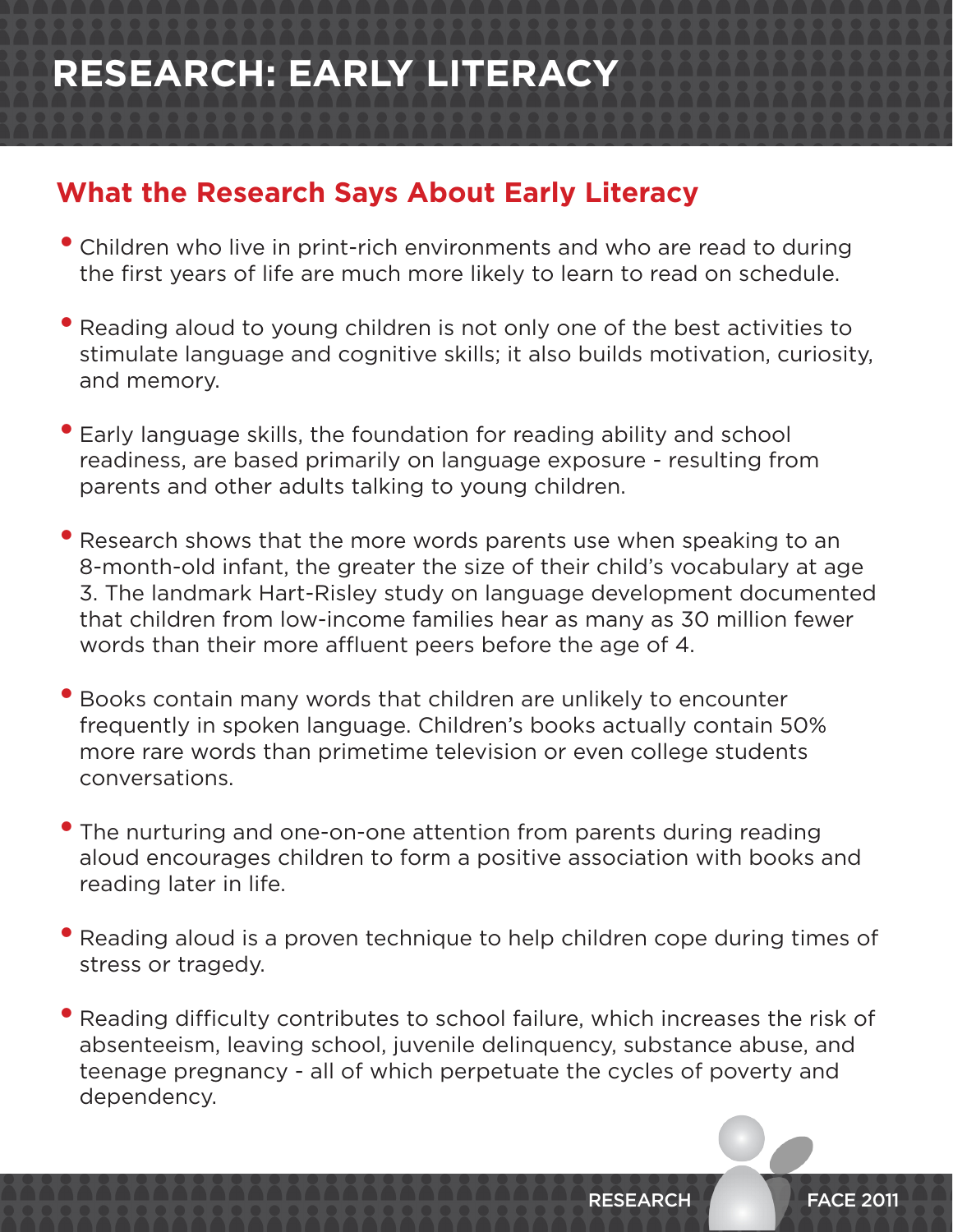# **RESEARCH: EARLY LITERACY**

#### **Most American Parents Are NOT Reading to Children**

- Fewer than half (48%) of young children in the U.S. are read to daily, meaning that more than 13 million children under 5 go to bed every night without a bedtime story.
- The percentage of children read to daily drops even lower (to 36%) among low-income families, whose children face the highest risk of literacy problems. Even among high-income families, however, more than 2 out of every 5 children are not read to daily.

#### **Why Aren't More Parents Reading Aloud to Children?**

- Families living in poverty often lack the money to buy new books, as well as access to libraries. In fact, 61% of low-income families have no children's books in their homes.
- Parents who may not have been read to as children themselves may not realize the tremendous value of reading to their own children.
- Low literacy rates are not just the result of economic poverty; they are also the result of time poverty, something that affects nearly every parent in our country. Responsibilities at work, community activities, the television, and video games all make it difficult to carve out time for a parent and child to sit down together to read a favorite book.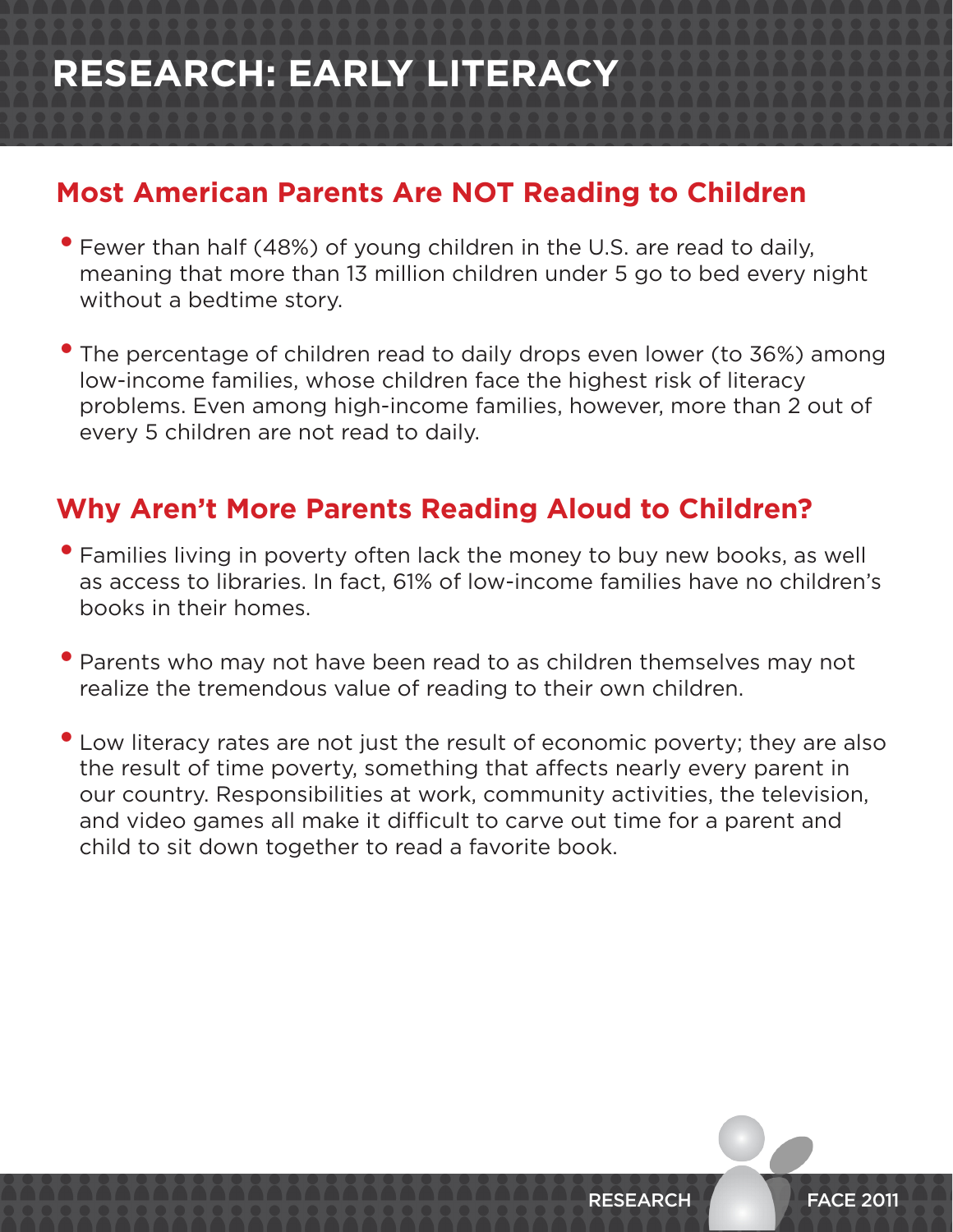## **RESEARCH: FAMILY INVOLVEMENT**

#### **What the Research Says About Family Involvement**

- Research has demonstrated that schools can improve their students' educational outcomes by engaging parents in ways that directly relate to their children's academic progress.
- Sharing stories, rhymes, games, and daily talk in <sup>a</sup> family's home language supports language and literacy development, which in turn supports academic success (Strickland & Riley-Ayers, 2007).
- Recent research has brought to light the powerful link between social and emotional development and academic learning. Such findings underscore the importance of attending to and celebrating the diversity of each child's culture and home language, family makeup, learning style, interests, temperament, and any special needs (Zero to Three, 2003).
- Research has also revealed not only the dynamic learning potential of children when they are in responsive, nurturing, stimulating environments, but also the detrimental effect to children when they are deprived of these opportunities. Gaps in reading readiness can hamper literacy development throughout a child's school years and beyond——hindering career options when the child becomes an adult (NELP, 2009).
- Children need to be part of rich conversations in order to develop their skills at both receptive (listening) and expressive (speaking) language (Dickinson & Tabors, eds., 2001). It's best if these conversations can be guided and enriched by adults——through stories, rhymes, and songs, talking about experiences and wordplay (Swank & Landry, 2004).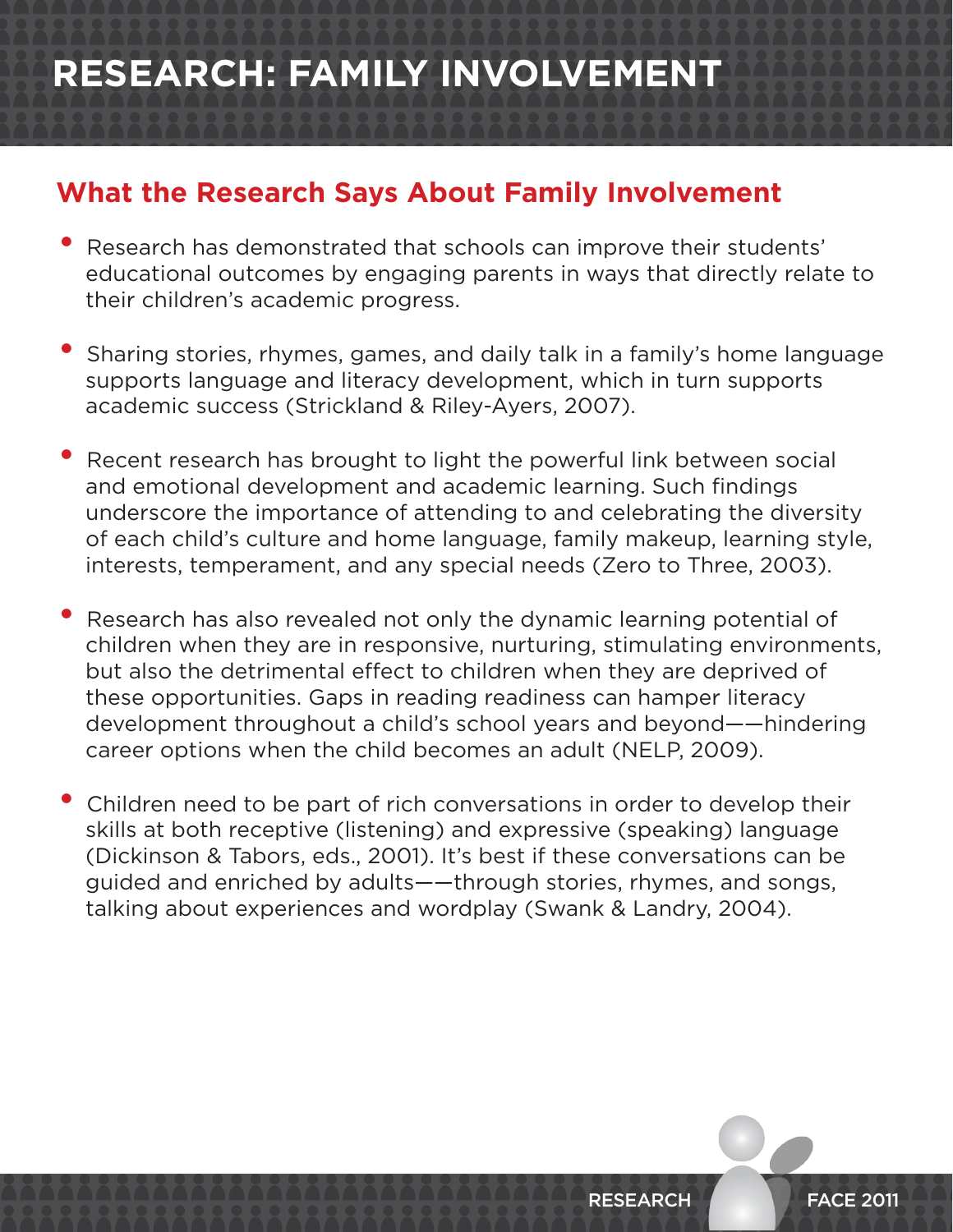# **RESEARCH: ACCESS TO BOOKS**

### **What the Research Says About Access to Books**

- Children from a literacy-rich home environment enter school with more knowledge of reading than other children. (National Center for Education Statistics)
- Twenty minutes of daily trade reading beyond the regular reading program significantly increases student reading achievement. (Yankelovich, 2008)
- Findings show higher-than-average scores among students who reported more types of reading material at home:
	- 68% of students who had three or more different types of reading materials at home performed at the proficient level
	- Students with two or fewer types performed at the basic level
	- Students with four types of reading material at home performed at the highest level (Donahue, et al. 2001)
- **Children with greater access to books and other print materials express** more enjoyment of books, reading, and academics. (Children's Access to Print Material and Education Related Outcomes)
- Reading volume the amount of reading that students do in and out of school—has significant impact upon word recognition, spelling, vocabulary development, reading comprehension, and general knowledge.

#### **Summer Reading**

• Summer learning shortfall experienced by low-income children in the elementary grades has consequences that reverberate throughout children's schooling, and can impact whether a child ultimately earns a high-school diploma and continues on to college. (Alexander et al, 2007)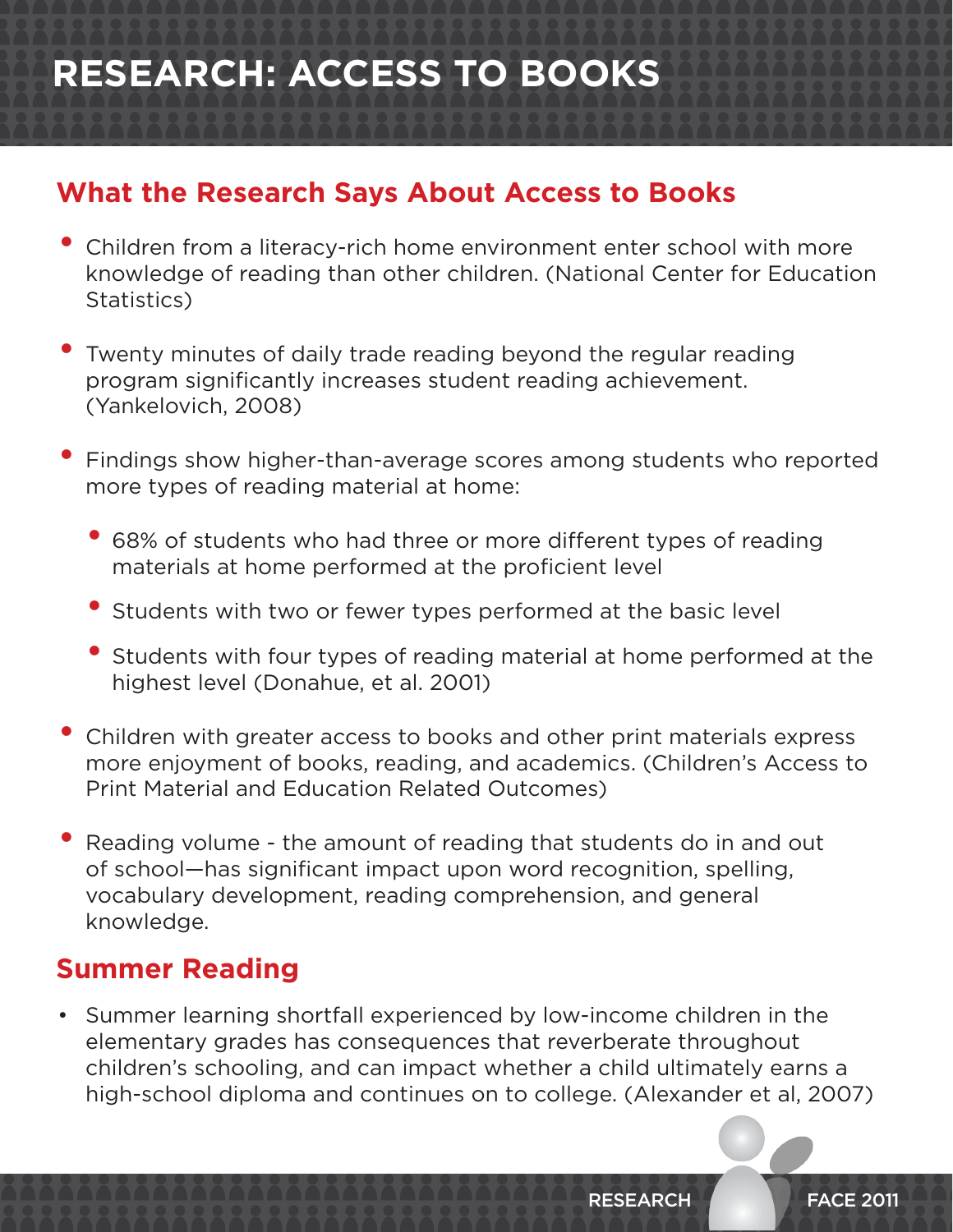## **RESEARCH: ACCESS TO BOOKS**

- New research indicates that sending books home with children over the summer yields greater achievement gain and is less expensive and less extensive than providing summer school or engaging in comprehensive school reform. (Allington, Richard and McGill-Franze, A. Educational Leadership, April 2008)
- The amount of reading done out of school is consistently related to gains in reading achievement. (National Institute of Education, 1988)
- The amount and quality of students' access to reading materials is substantively related to the amount of reading they engage in, which in turn is the most important determinant of reading achievement. (McQuillan, 1998)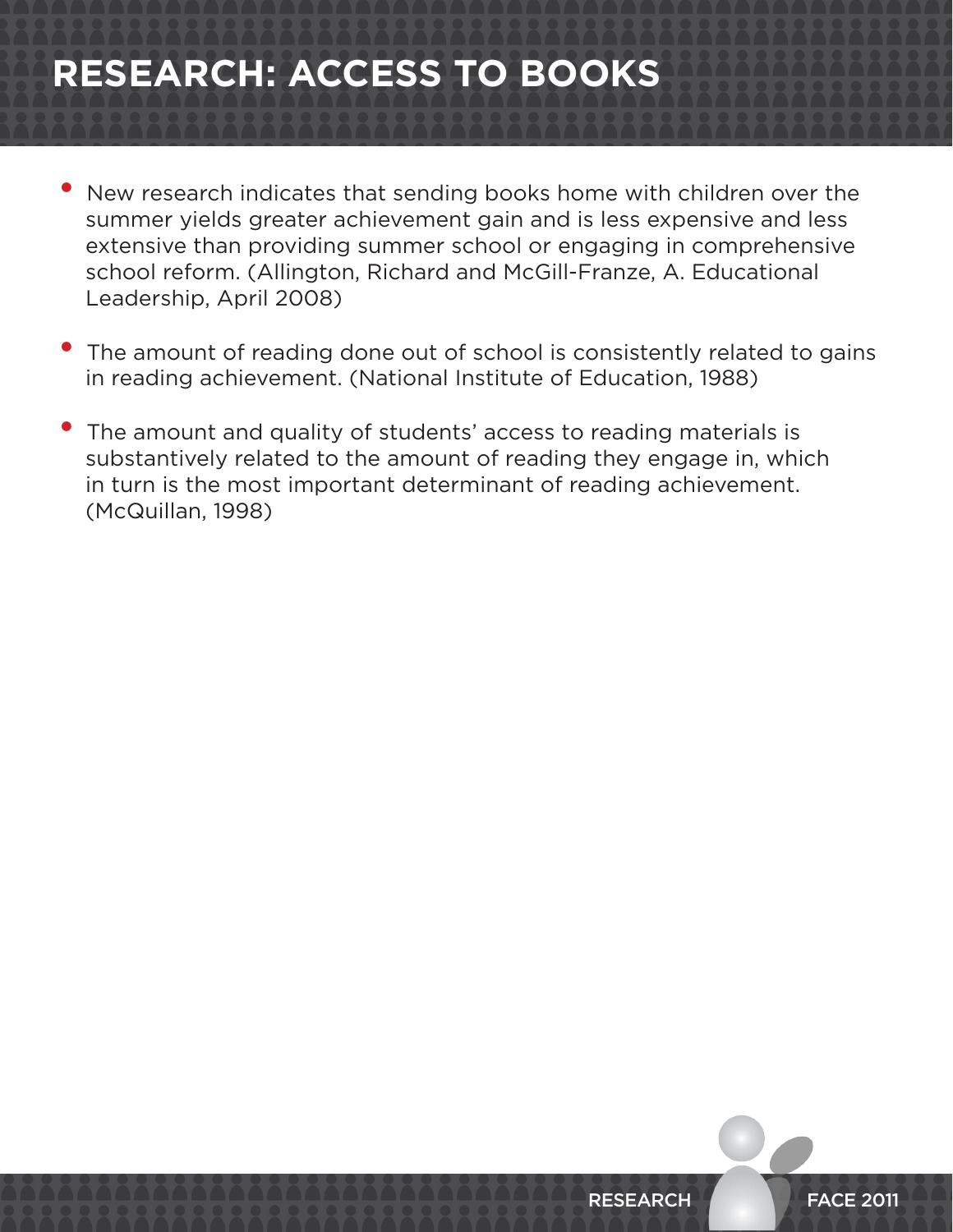## **RESEARCH: EXPANDED LEARNING**

#### **What the Research Says About Expanded Learning**

- More than <sup>15</sup> million school-age children (26 percent) are on their own after school. Among them are more than 1 million are in grades K through 5. (Afterschool Alliance, 2009)
- More than <sup>27</sup> million parents of school-age children are employed, including 23 million who work full time. (U.S. Department of Labor, 2010)
- Only 8.4 million K-12 children (15 percent) participate in afterschool programs. An additional 18.5 million would participate if a quality program were available in their community. (Afterschool Alliance, 2009)
- The hours between <sup>3</sup> p.m. and <sup>6</sup> p.m. are the peak hours for juvenile crime and experimentation with drugs, alcohol, cigarettes and sex. (Fight Crime: Invest in Kids, 2002)
- Eight in <sup>10</sup> Americans want all children and teens to have some type of organized activity or safe place to go after school. (Afterschool Alliance & Lake, Snell, Perry & Associates Inc., 2008)
- Currently, the federal government contributes only <sup>11</sup> percent of the cost of afterschool while 29 percent of the children in afterschool meet the federal government's definition of low-income and in need of federal assistance. (Afterschool Alliance, 2009)

### **Afterschool Programs Benefit Youth, Families & Communities**

• Teens who do not participate in afterschool programs are nearly three times more likely to skip classes than teens who do participate. They are also three times more likely to use marijuana or other drugs, and are more likely to drink, smoke and engage in sexual activity. (YMCA of the USA, March 2001)

RESEARCH FACE 2011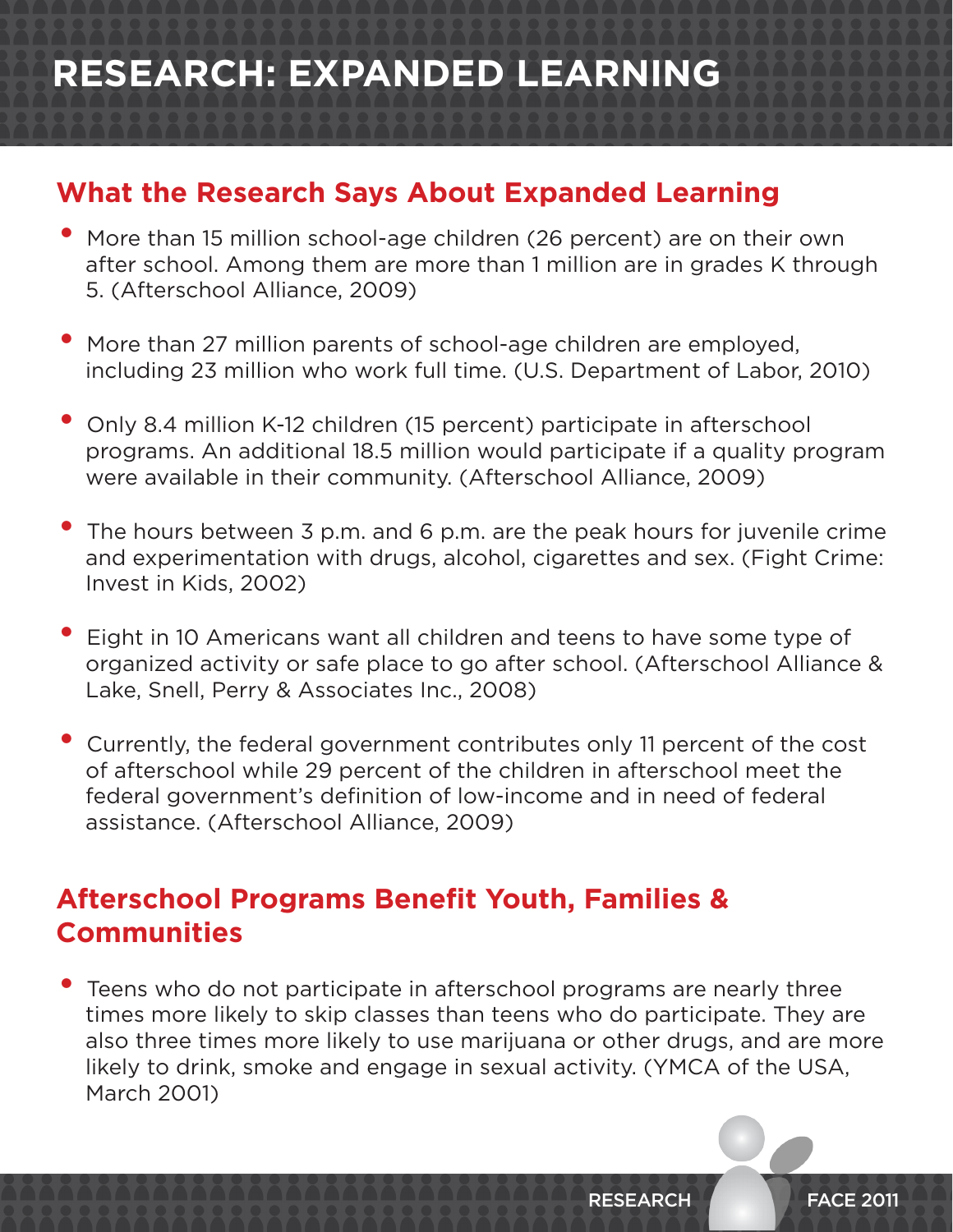# **RESEARCH: EXPANDED LEARNING**

- Early childhood education expert James Heckman concludes that <sup>a</sup> compliment of early education and participation in afterschool programs can reduce initiating drug use among youth by nearly 50 percent (45.8) while reducing the likelihood of them skipping school by half. (Investing in Our Young People, University of Chicago, 2006)
- An analysis of <sup>73</sup> afterschool studies concluded that afterschool programs using evidence-based approaches were consistently successful in producing multiple benefits for youth, including improvements in children's personal, social and academic skills as well as their self-esteem. (The Collaborative for Academic, Social, and Emotional Learning, 2007)
- The Promising Afterschool Programs Study found that regular participation in high-quality afterschool programs is linked to significant gains in standardized test scores and work habits as well as reductions in behavior problems among disadvantaged students. (University of California at Irvine, 2007)
- Students in programs supported by The After-School Corporation improved their math scores and regular school day attendance compared to non participants. High school participants passed more Regents exams and earned more high school credits than non-participants. (Policy Studies Associates, July 2004)

#### **Proven Afterschool Outcomes:**

- Improved School Attendance and Engagement in Learning
- Improved Test Scores and Grades
- Students at Greatest Risk Show Greatest Gains
- Afterschool Programs Keep Kids Safe, Healthy and On Track for Success
- Afterschool Programs Help Working Families

RESEARCH FACE 2011